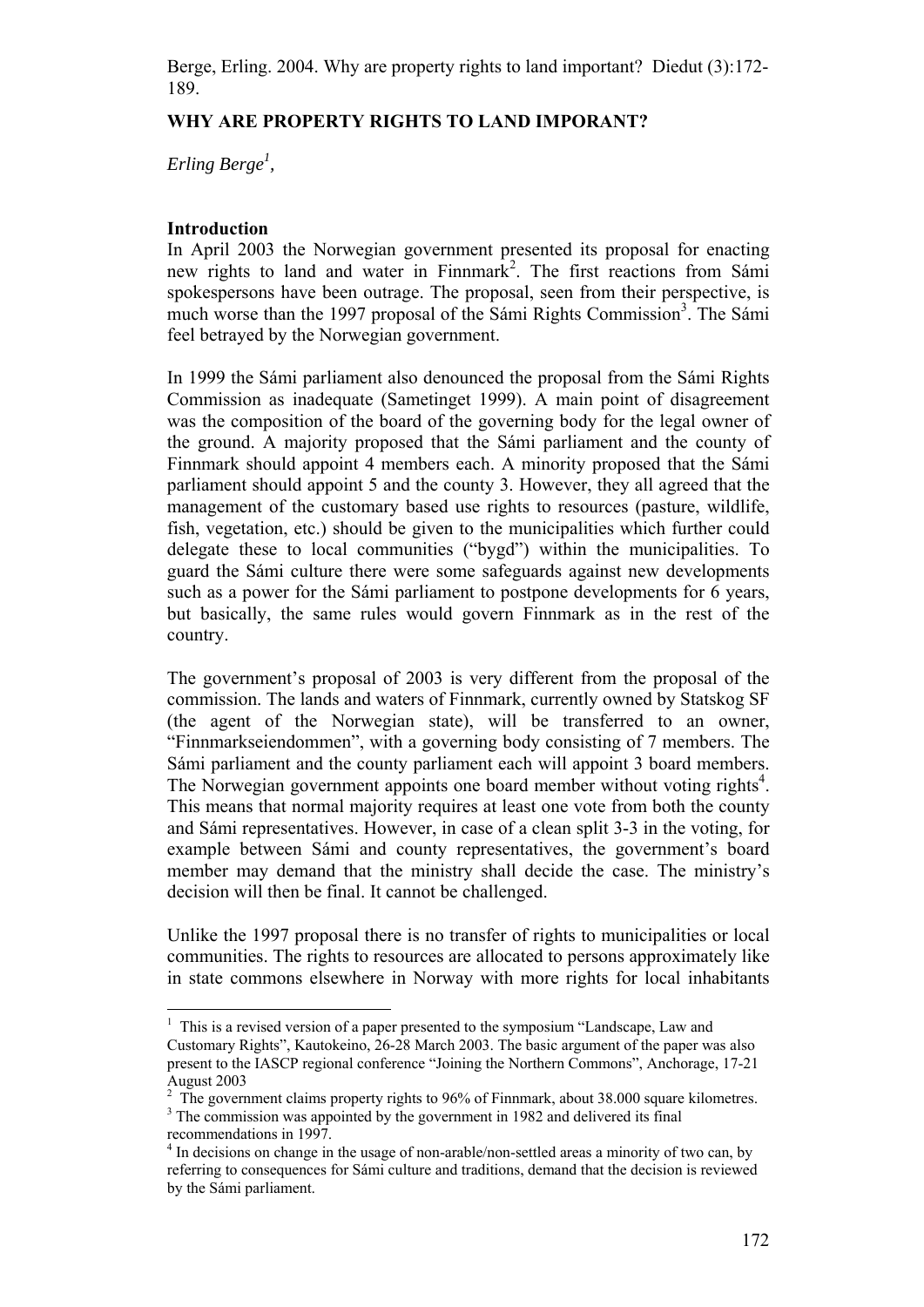than for non-locals. Existing legislation concerning the Sámi<sup>5</sup> is not affected; neither are customary law based rights. The Sámi parliament has particular rights to advice the governing body on how to judge the impact of management decisions on Sámi culture, economy, and society. However, the state retains particular rights to create protected areas or expropriate land for other public purposes without compensation. In the legislation on mining rights there are inserted rules for the lands of "Finnmarkseiendommen" requiring particular attention to Sámi culture and industry. And, finally, the act can at any time unilateral be changed by the Norwegian Parliament.

As the case stands today the details of the proposals may not be terribly important. The Norwegian parliament has to face two profound questions. In deciding on legislation they have to face the question of what it means to acknowledge the Sámi people as an indigenous people with their own parliament and rights to land and water according to international law. They also have to face possible reactions from the non-Sámi population to the changes in legislation required to do justice to the Sámi people.

Also the Sámi parliament needs to think through its position once more. Their need to become more explicit about what property rights the Sámi people need to be awarded if the government of Norway shall be seen by the Sámi to comply with ILO convention 169<sup>6</sup>. And they need to think hard about what kind of relations between Sámi and non-Sámi, or between Norway and Sápmi, they can live with in the near future.

These questions are basically political questions that have to be decided from value judgments and considerations of long term cultural and moral developments. But some parts of the questions can be clarified by informed discussion of what it means in institutional and legal terms.

The aim of the present paper is therefore to help Norwegians to understand why the Sámi as a people needs property rights in the meaning of the ILO convention 169 to the land. Most Norwegians will suppose that well established customary and enacted use rights will secure the foundation for the Sámi people to develop "their language, their culture, and their society" as is required by the Norwegian constitution. The assumption that seems to be made is that the Norwegian state can act as trustee for Sámi as well as for non-Sámi. The argument here is that the Norwegian state is unable to act as trustee of the Sámi like it has done for example for the farmers of Southern Norway as owner of the State commons. For the Sámi, as for other Norwegians, there is no remedy for breach of trust.

The question of why it is important to the Sámi people to get property rights to "the lands which they traditionally occupy" needs to be based on an understanding of what property rights to land, or land tenure, means in a modern capitalist society as well as in a traditional customary law society. The present discussion will not be exhaustive, but will emphasise those parts of the theme which may help us understand the situation in Finnmark.

<sup>&</sup>lt;sup>5</sup> Such as the reindeer herding act and the acts on salmon fishing in the rivers of Alta, Tana, and Neiden.

 $<sup>6</sup>$  For the text of the convention see  $\frac{http://ilolex.ilo.ch:1567/english/docs/convdisp.htm}{http://ilolex.ilo.ch:1567/english/docs/convdisp.htm}$ </sup>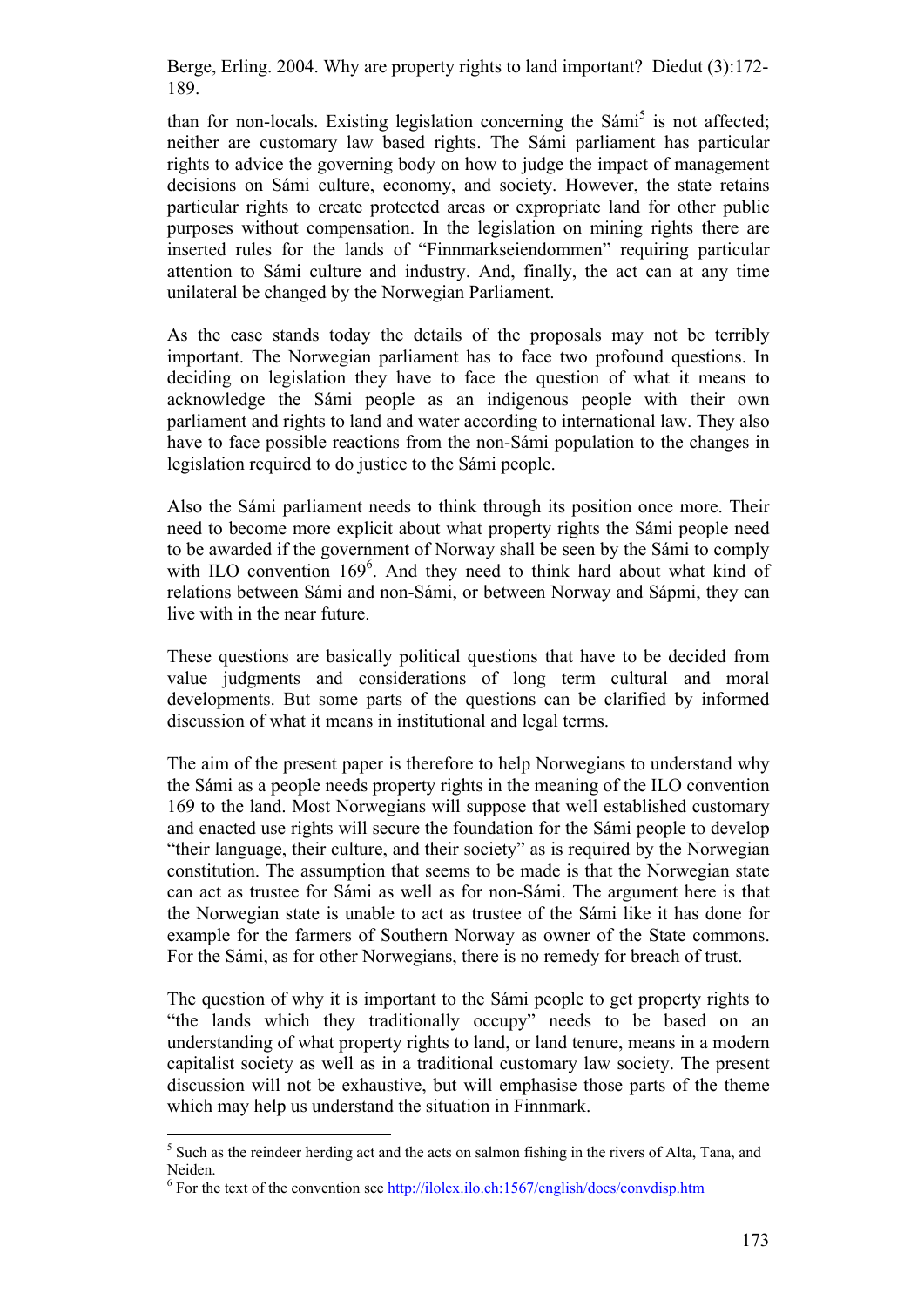The short version of the answer offered is that for the Sámi people property rights to their traditional lands are important because it gives them, in a capitalist society, better control of the future uses of the resources in their lands, and hence better control of their future as a people.

# **Property rights in general and land reforms**

In contemporary society property rights give the holder the most enduring structural powers of capitalist society because capitalist society is the kind of society we live. But the fact is that in all known societies there are rights and duties with characteristics we can recognise as property rights no matter what they are called locally (Godelier 1984). The significant point about property rights is that they award the owner the maximum of protection a society can give for secure long term enjoyment of the benefits flowing from ownership and possession. In most of the world this does not amount to much. At best, the rights amount to locally acknowledged security of possession. However, in the capitalist societies of the Western world property rights mean a lot more.

# Box 27.3 **An institutional definition of property rights**

Property rights provide legitimate allocation to particular owners of material or immaterial objects supplying income or satisfaction to the owner. They comprise a detailed specification of rights and duties, liberties and immunities citizens have to observe. These are partly defined by law, partly by cultural conventions, and they are different for owners and non-owners. Property rights are ultimately guarantied by the legitimate use of power.

The way property rights are defined and protected are presumed to be essential to the dynamic of the economic and social development of these societies, and one important explanation for lack of economic development is by many said to be deficiencies in the definition of property rights (see e.g. de Soto 2000, North 1990).

Now, if this is true one might ask why governments do not reform their property rights in accordance with the theory. The answer to that may be of two kinds. One, the political economy answer, is that the ruling elite will lose their power if they try to do that. The other, more sociological answer will add that even if the ruling elite want to redefine property rights that may not be possible in the short run. Property rights are not only legal rules; they are also real world implementations (social facts) of some very deep cultural beliefs, and guide some of the most enduring practices of a society (Douglas 1986, Searle 1995). Property rights evolve as these beliefs and practices change. This may help us understand why the Sámi encounter problems in the drive to reform the property rights over "the lands which they traditionally occupy".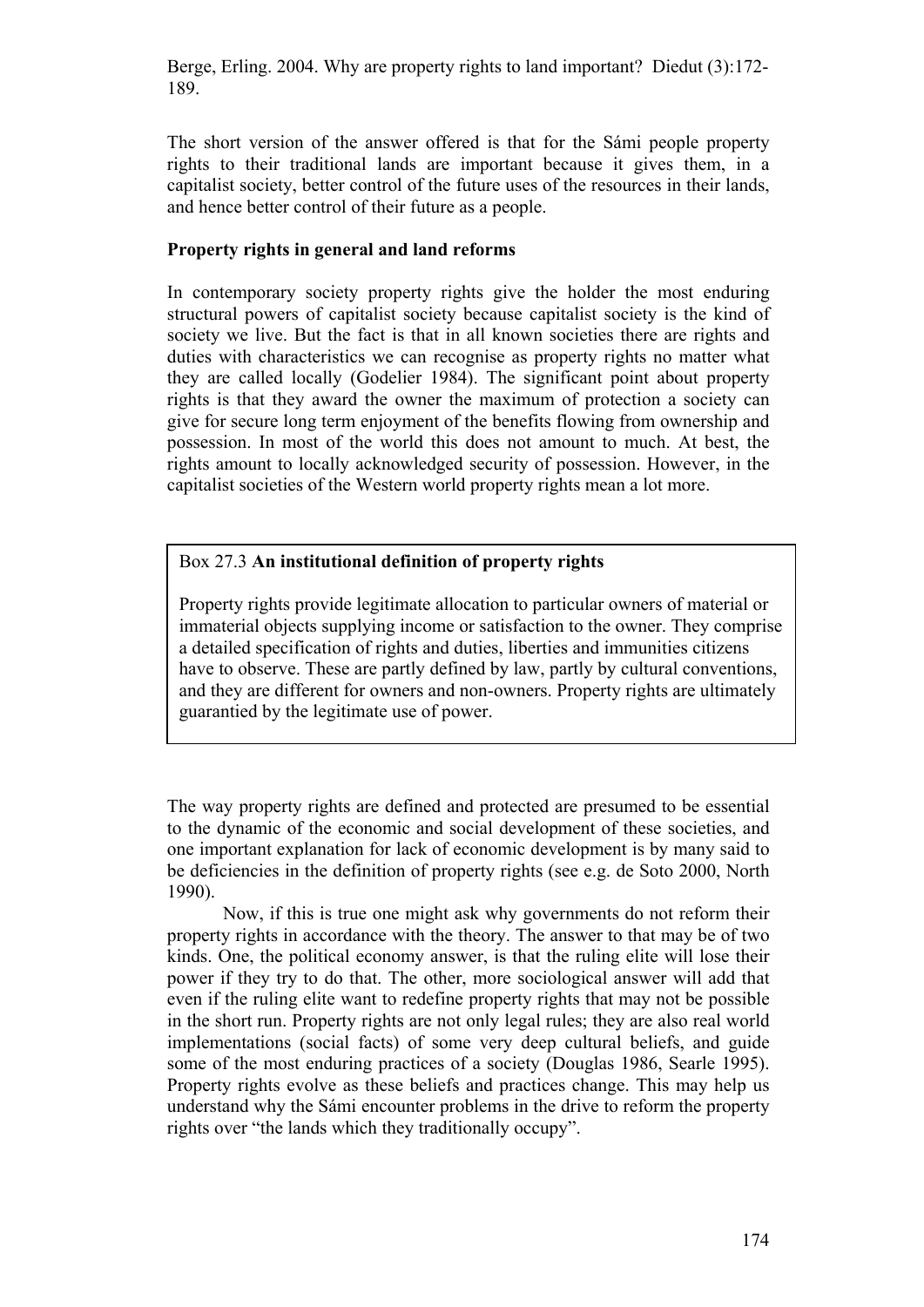Changes in property rights occur slowly. As a rule, we will find incremental change as slow as to be almost imperceptible. Large scale "revolutionary" changes are not unknown, but come seldom and in history they are often seen at least as partial, if not complete, disasters for common people, for example the enclosure of the traditional commons in England, or the communist revolution in Russia.

More peaceful large scale change in property rights as a consciously designed policy has sometimes been tried during the last 50 years. It is found under the heading of land tenure reforms. Comprehensive evaluations are scarce but all evidence suggests that large scale reforms never achieve their goals<sup>7</sup>.

One recent example is the land reforms of Zimbabwe. Their outcome is not yet known. But the process of change seems to have brought disaster to many, both white and black.

Another kind of property rights reform is found in the redistribution of fishing rights which has occurred in Iceland, and which is going on in Norway. Compared to Zimbabwe it seems to go more peacefully. However, we see clear winners and losers. Among the losers in Norway we find the coastal Sámi population.

More small scale and piecemeal reforms do better. Land consolidation as practiced in Western Europe has become a useful and necessary part of our societies.

The Sámi have demanded property rights to the lands they traditionally occupy. On a scale of change from small to large it would seem to come on the side of large scale. How large, however, depend a bit on what the Sámi actually mean with their demand. Despite the seeming clarity of the international convention they quote, the meaning of the demand in the Norwegian context is not clear. But let us start at the beginning: how did we get to be where we are, in terms of property rights to land in Finnmark?

## **Current status of property rights to land in Finnmark**

 $\overline{a}$ 

The details of the history behind current property rights are found in the publications from the Sámi rights commission, particularly NOU 1994:21 and NOU 1997:4.

The essence of the argument of the Norwegian state is that it has been the landlord for so long that it now has to be considered the legitimate owner of Finnmark. The origin of its position as landlord was at first the stipulation used by all states since medieval times that lands without identifiable citizens in possession (with seisin) belong to the state. This position was reinforced and also took a new direction with the liberal position that ownership rights originated with a mixing of soil and labour (the labour theory of property rights) usually attributed to John Locke (1690). The labour theory of property had for

 $<sup>7</sup>$  In a review of land tenure reforms in Kenya, Ensminger (1996) observes: "The literature leaves</sup> little doubt that formal land titling is not having the intended effects of increasing agricultural investment and productivity by providing greater security, or even, given its failure to replace customary norms of succession and transfer, of creating a land market. Why?"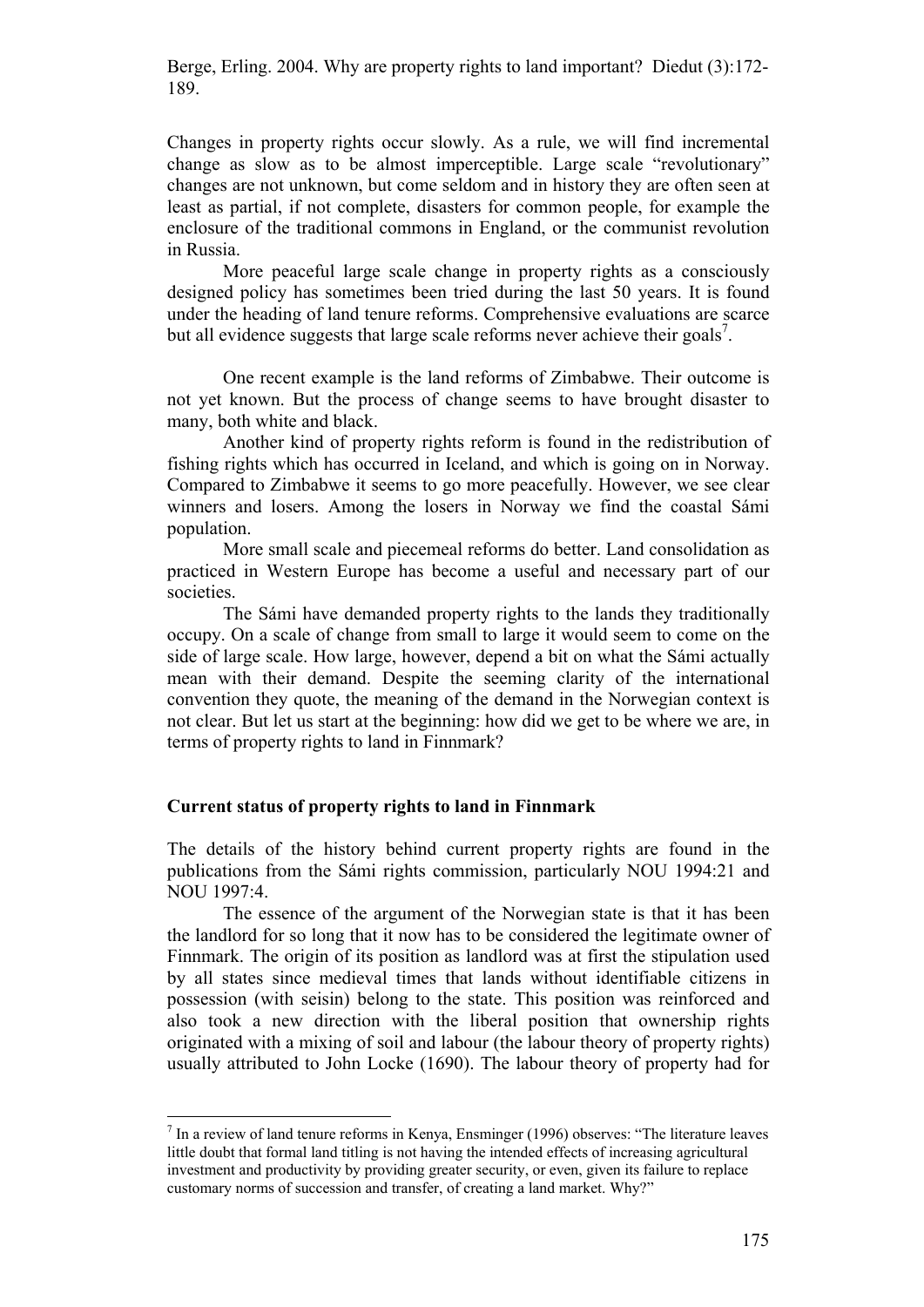colonial powers the convenient interpretation that nomads, hunters and fishers could not establish property rights to the lands or waters they used.

The Sámi parliament denies all validity to such arguments. On the contrary, the history of the usages of these lands by the Sámi population must surely attest to their ownership rights to the lands. The Sámi's uses of the lands should establish better title than the unjust doctrine referred to by the state. The Norwegian state should recognize the customary law realities of the Sámi's usage of natural resources.

Now the state might say: "of course, your rights to the resources you use and traditionally have been using are undeniable and secure. But the ground itself belongs to the state".

At this point the Sámi would have been thwarted if not for the international development. The Sámi parliament points to the 1989 ILO Convention 169 concerning Indigenous and Tribal Peoples in Independent Countries, particularly Articles 14 and  $15<sup>8</sup>$ . In article 14.1 it is said that "The rights of ownership and possession of the peoples concerned over the lands which they traditionally occupy shall be recognised." This would seem both clear and unambiguous to most people. The Sámi rights commission had to conclude that the Sámi should be seen as owners of the "lands which they traditionally occupy". The political dynamite lies of course exactly in this phrase. How do we delineate these lands?

The Sámi rights commission admits only that probably the core area of the Finnmark plateau must be considered as belonging to the Sámi according to this paragraph. The arguments of the Sámi parliament are neither very clear nor consistent. Sometimes it sounds as if more than half of Norway and the Barents Sea must be considered to be lands they traditionally have used and depended on.



Figure 1. Sápmi covers part of four countries according to the Norwegian Sámi parliament Source: http://www.samediggi.no/

The map of Sápmi published by the Sámi parliament gives a graphic presentation of these arguments. Even if they do not say it explicitly the implication left is that this is what they consider themselves entitled to own. Based on this reading we

should not be surprised if non-ethnic Sámi living within these areas become insecure and hostile.

<sup>8</sup> For a discussion see NOU 1997:5, pages 31-52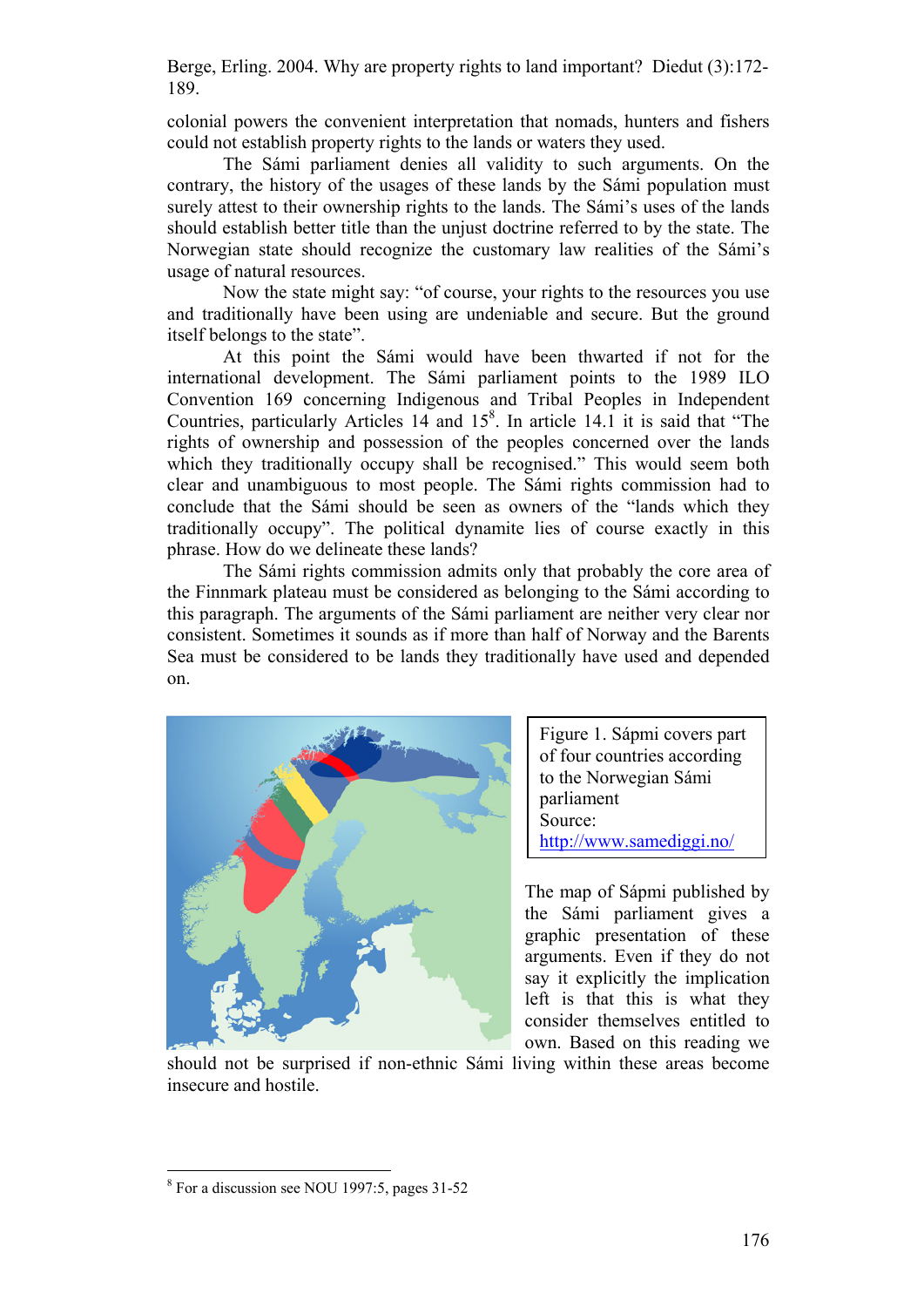However other arguments would seem more modest. The Sámi parliament also says that they want to emphasis that regarding the management of ground and usufructs from these lands there should not be any discrimination based on ethnic origin among individuals living in the same area (Sametinget 1999: page 119-120). But these assurances are not so well, and not so often, promulgated as the initial sweeping statements and the map.

And it cannot be denied. The map of Sápmi does have a factual historical story to tell. The Sámi languages, for example, are roughly distributed as in figure 2.



*Figure 2 The distribution of the Sámi languages according to the Norwegian Sámi parliament*  Source: http://www.samediggi.no/ See also Nickul 1977.

Likewise, the Reindeer herding areas are basically coterminous with the map of Sápmi lands in Norway (Figure 3).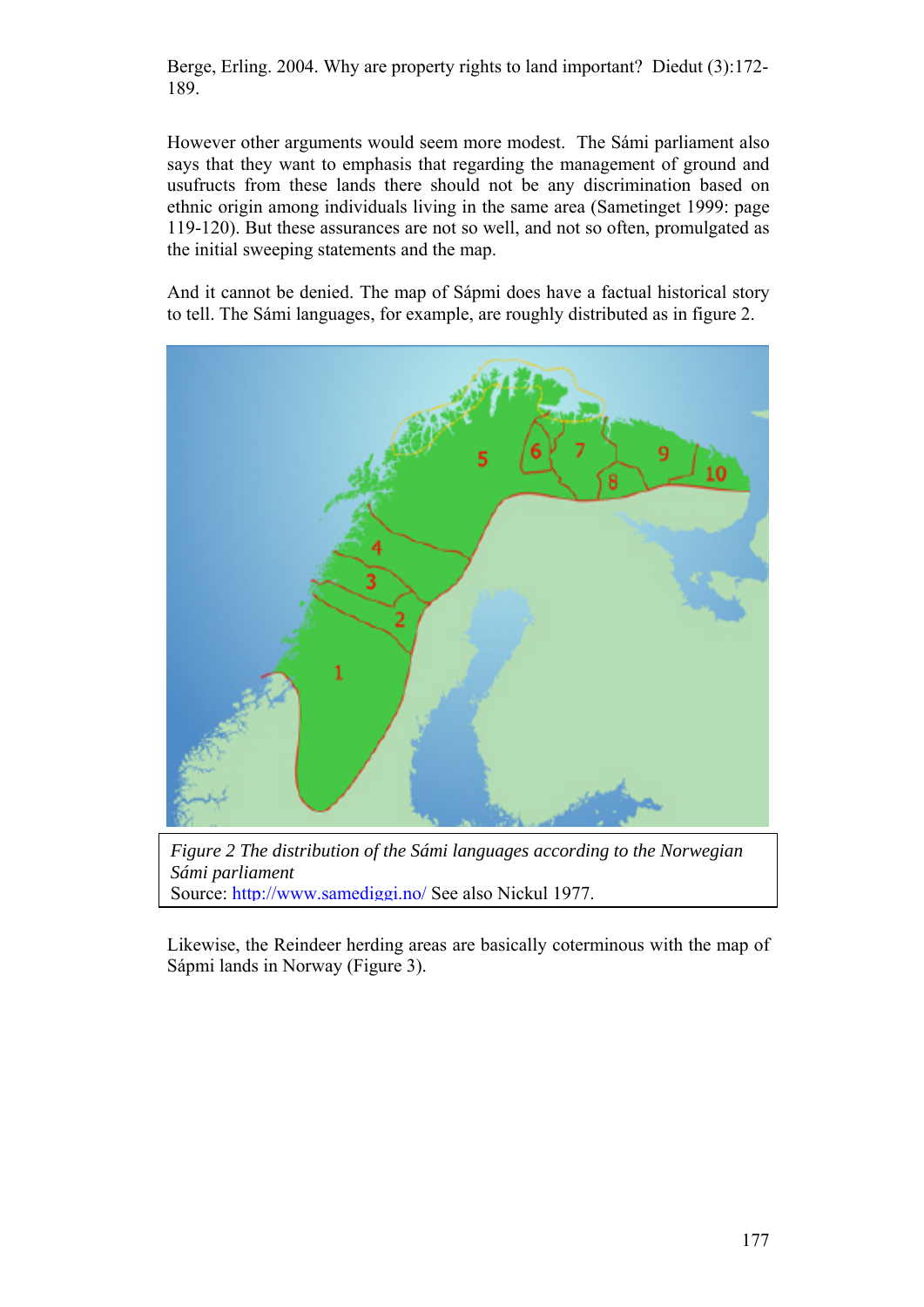

**Borders of Reindeer Herding in Norway** 

Thus there is at least some historical connection between the map of Sápmi and

the idea that these are the lands they traditionally occupy.

Figure 3 Reindeer herding areas (Berge 1998:8)

In considering the question of whether this maximal claim to property rights according to ILO convention 169 will be feasible within the Norwegian state, and even desirable as seen from the Sámi point of view, we are led back to the question: why are property rights important?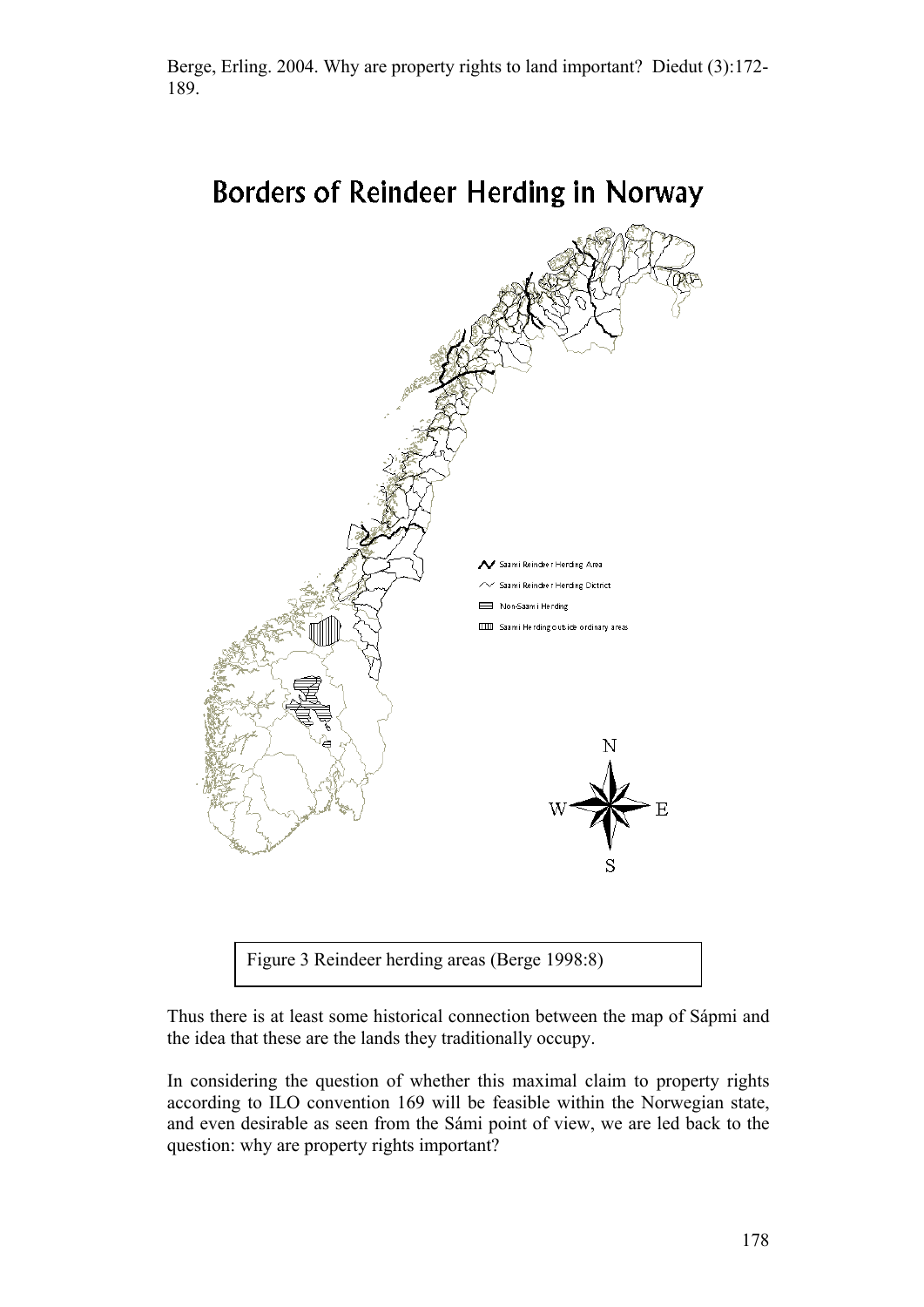## **Property rights defined**

Our everyday conception of property is clear in its main implications. Property rights are about security of enjoyment of benefits, and freedom of action. An hypothetical opinion poll about the differences between "yours" and "mine" would reveal fairly unanimous opinions.

 An investigation into the meaning inherent in the everyday concept of property found that it could be described by six types of rules (Snare 1972): three defining the rights of the owner and three regulating the relation between an owner and non-owners:

#### *Owner rights:*

1. The owner has a right to use his property, meaning:

a) It is not wrong for the owner to use his property, and

b) it is wrong for all non-owners to interfere with the owner in his use of his property,

2. Non-owners may use the property of the owner if and only if the owner gives his permission, and

3. The owner may permanently or temporarily transfer his rights as defined by rules 1 and 2 to specific other persons by consent,

#### *Relational regulations:*

4. Punishment rules: regulating the cases where non-owners interfere with an owner's use of his property.

5. Damage rules: regulating the cases where non-owners cause damage to someone's property, and

6. Liability rules: regulating the cases where someone's property through either improper use or neglect causes damage to the person or the property of some non-owner.

We have to understand that this is the way most people will tend to think about the Sámi claim to ownership of land and water. This is also a very commons way of thinking about property rights. Modern economic theory uses it. Property rights systems based on the model of Roman law uses it. We can call this the dominium plenum position on ownership. It is the way Norwegian law thinks of property rights if nothing else is implied by contract or customs. Also it would seem that this is the way of thinking guiding the ILO convention 169.

Of course, what the Norwegian state actually "thinks" about property rights we cannot know, but its behaviour within its ownership of the lands in Finnmark can be said to conform to the dominium plenum position only in certain long term tendencies. The history of contracts and customs binds its position and channels behaviour.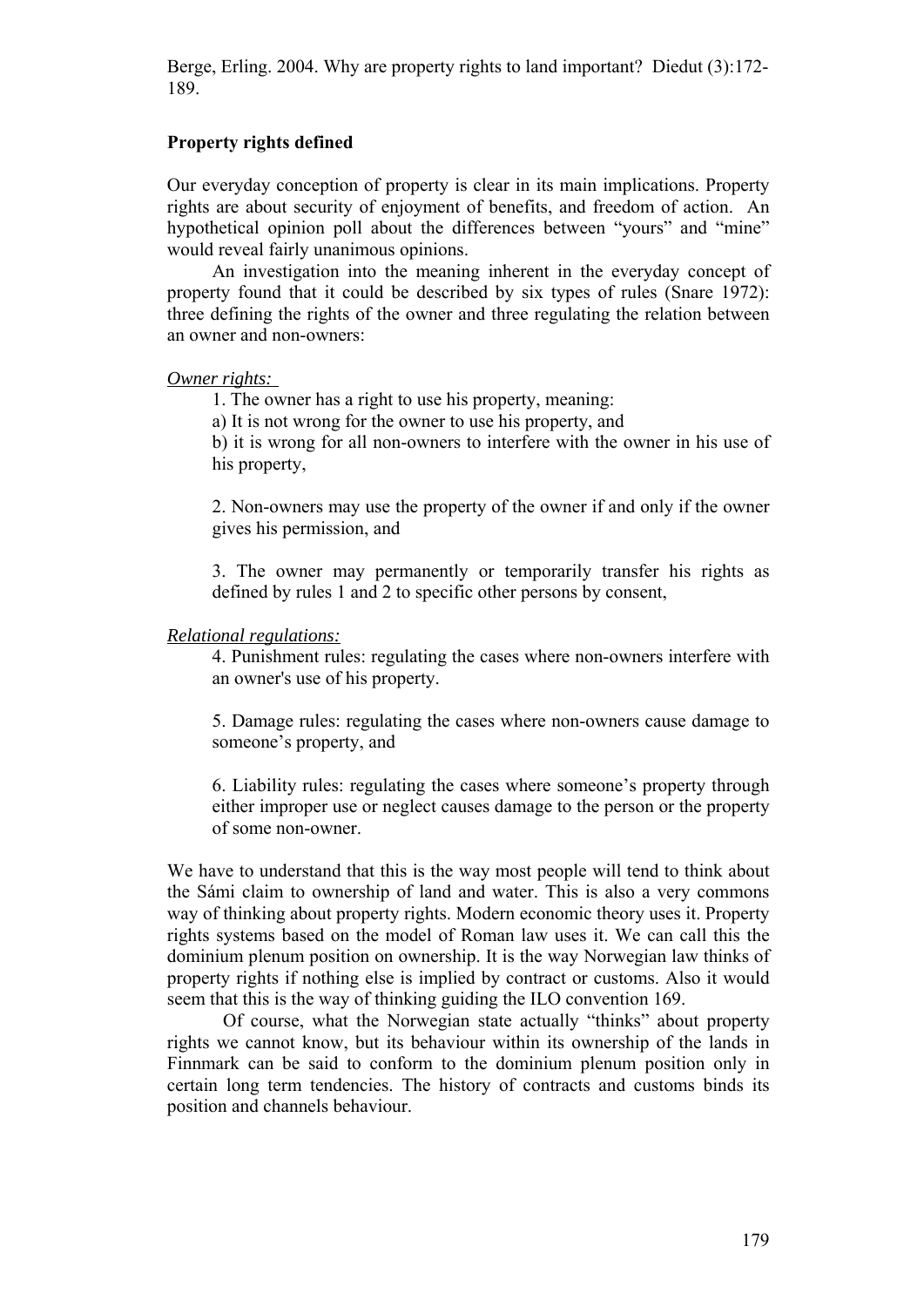Neither is it entirely clear how the Sámi parliament thinks about ownership of its traditional lands despite its frequent references to ILO convention 169. But the impression given by its most publicly promulgated position does seem to conform to a dominium plenum position.

However, the dominium plenum way of thinking about lands and natural resources is not usually found in the customs and traditions of indigenous peoples, and neither is it part of the traditional Norwegian approach to land and resource ownership. In fact, no modern society could function if this was a dominant approach to land ownership.

Despite the dominant position of the dominium plenum way of thinking about land ownership in popular culture and economic theories, the legal realities in modern capitalist societies are very different.

### **Property rights to land in modern capitalism**

A modern society requires that there are ways of specifying resources and dividing rights among several and different owner interests. There also has to be ways of sharing and co-managing resources and benefits within groups of differing sizes and interests. The most versatile tools for achieving this is found in the Common Law system developed in England<sup>9</sup>. Its current versatility is in many ways the outcome of the struggle between a customary system of rights holding similar to the Norwegian and the effort to implement the dominium plenum position in the modernisation of the British state during the  $18<sup>th</sup>$ century<sup>10</sup>

In contemporary modernisation projects an understanding of how these tools of land holding are constructed and what their cultural foundations are, will be essential. However, legal techniques can never be transferred from one culture to another without being adapted to the local values and conceptions of property. There is a close link between property rights in action and cultural values and ways of thinking (Douglas 1986, Godelier 1984).

Because traditional or customary systems of thinking about resources and rights at the outset are based on distributions of rights to several and different owner interests, both individuals and groups, they will in most cases be a better point of departure for modernisation than a dominium plenum way of thinking. But even so they need to be adapted to capitalist society.

However, if one wants to attempt consciously designed land reforms one needs to have a technical language more sophisticated than the system one wants to reform, and one needs to understand how cultural values are embedded in the rules of property rights. Only then will it be possible to describe both the system as it is and how it can be transformed to the goal one wants to obtain.

Without going into a comprehensive outline of the property rights system for land holding of modern capitalism we need to look briefly at two

 $9$  Its history is fascinating (see e.g. Thompson 1975, Simpson 1986, Neeson 1993).

<sup>&</sup>lt;sup>10</sup> On the question of landholding and modernisation of the state see Scott 1998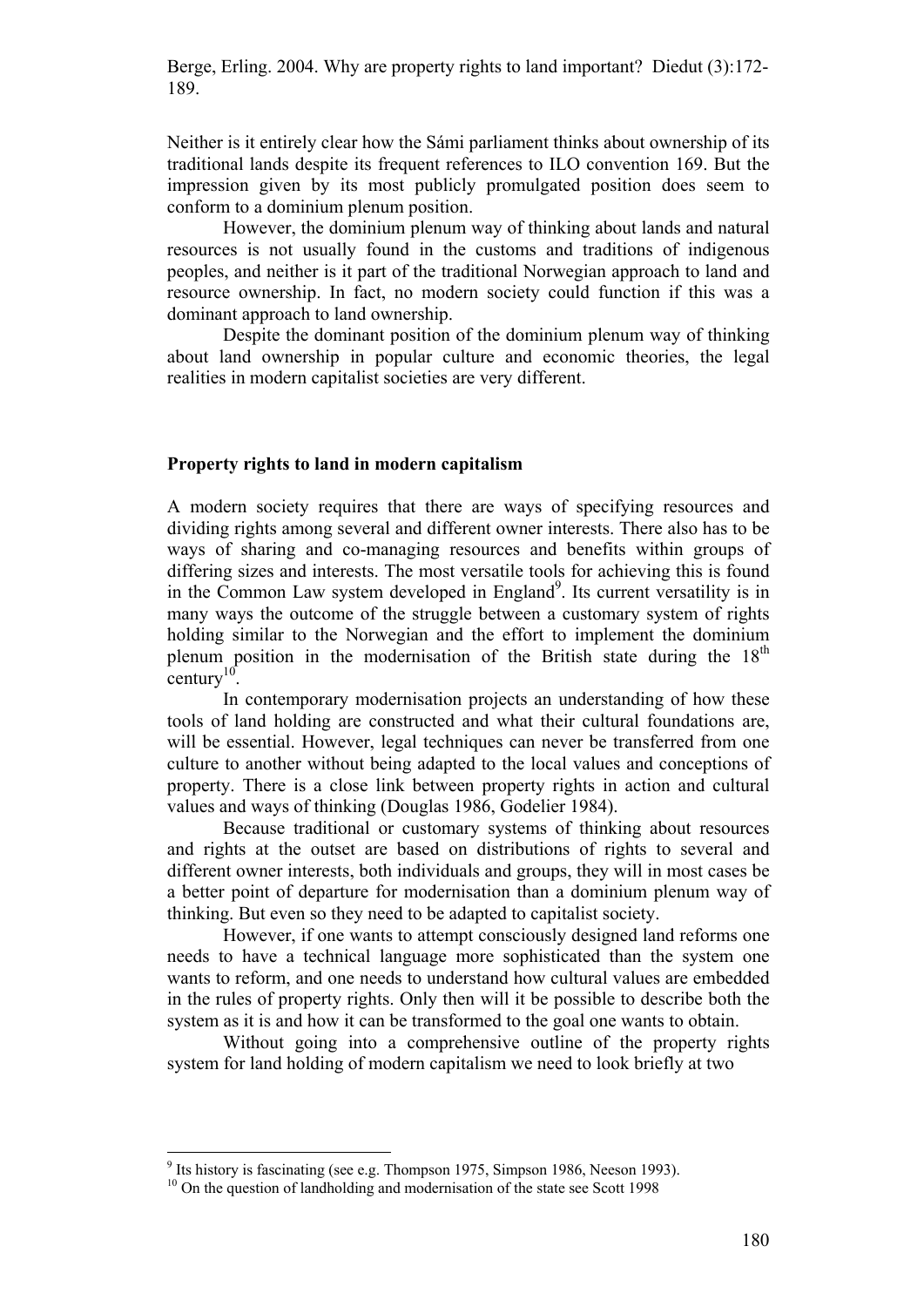important kinds of distinctions: the difference between owner at law and owner at equity<sup>11</sup>, and the basic classification of resources. The classification of resources we shall return to below.

The powers of ownership are different according to whether the owner is

- Owner at law on behalf of herself/ himself, or
- Owner at law on behalf of some beneficiary.

The beneficiary is sometimes described as the owner at equity. The utility of the distinction between owner at law and owner at equity is based on the legal ability to distinguish and discriminate owners according to the motive or purpose for their ownership. The distinction between owner at law and owner at equity developed with the trust institution. The distinction is tied to the roles of trustee and beneficiary. A trustee is owner at law, and in a land trust the trustee owns the lands on behalf of the beneficiary. The only important rule for the trustee is that all management and owner decisions have to be done with the best interest of the beneficiary as goal. Corresponding to this the beneficiary is given the remedy of legal action for breach of trust. If the beneficiary feels that the trustee does not have the best interest of the beneficiary as a goal the beneficiary can take the trustee to court for breach of trust. This is straightforward in England and in other countries where the trust institution has been adopted.

The owner who owns at law on behalf of herself is the ordinary owner encountered in the dominium plenum position on ownership. This is the kind of owner we usually think of in Norway when we speak of ownership. One might perhaps guess that this is the way the bureaucrats of Statskog SF think about their ownership of Finnmark. However, this is unlikely: they follow their own bureaucratic traditions, and bureaucratic traditions die hard. However, the Norwegian political and cultural climate is certainly pushing most Norwegians in such ways. Statskog SF may follow.

# **Common law land holding and ILO convention 169**

To illustrate the difference between Norway and England we could for example speculate on why ILO in their the revision of convention 107 from 1957 found it necessary to change the expression "**The right of ownership**, collective or individual, **of the members** of the populations concerned over the lands which these populations traditionally occupy shall be recognised." to "**The rights of ownership and possession of the peoples** concerned over the lands which they traditionally occupy shall be recognised."

There are two interesting changes in the wording. One is the change from "members of the populations" to "peoples". This implies a subtle shift in

 $11$  The terminology might be simplified. However, the terms used here are technical terms defined for example in Black 1990  $6<sup>th</sup>$  edition.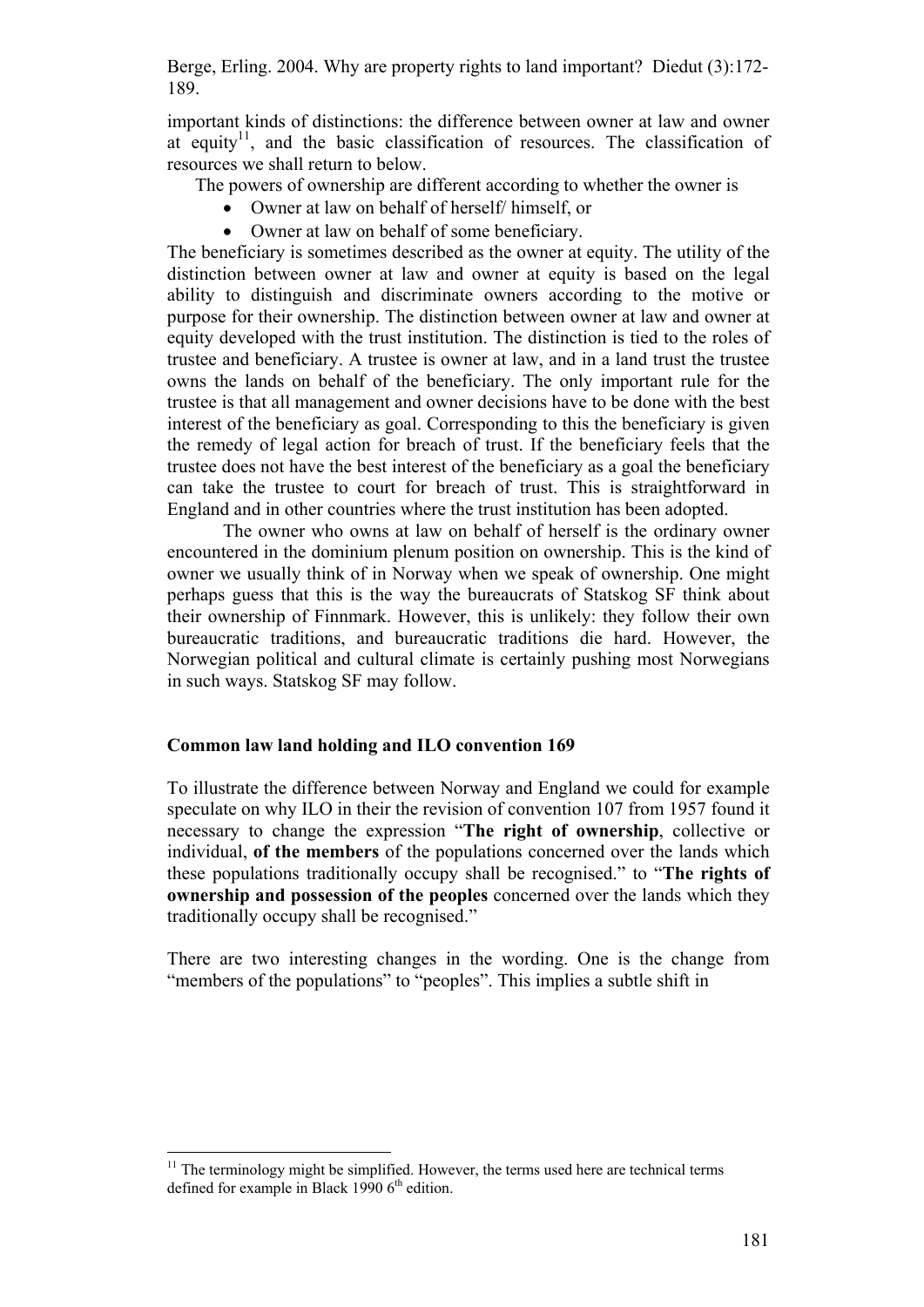emphasis from thinking of individual rights first to thinking of collective or public rights first. It is a people that shall have recognition of its rights of ownership and possession not individual persons. The second interesting change is the addition of "possession" to "rights of ownership".

An interpretation of the shift from "ownership" to "ownership and possession" might start by noting one important difference between land ownership in English jurisprudence and "land ownership" outside the area where the English trust institution have been instituted (such as in Norwegian jurisprudence). Ownership implies in English jurisprudence<sup>12</sup> title to the lands and full rights of management including the rights of alienation (ownership at law) but not necessarily possession or enjoyment of benefits which may belong to the owner at equity. In Norwegian jurisprudence, on the other hand, ownership implies full rights of use and enjoyment as well as rights of management including the right to alienate unless contract or custom dictates otherwise.

**Table 1 Complementary bundles of rights as defined by the trust institution** 

|             | Trust ownership |                    |                  |     | Ordinary          |
|-------------|-----------------|--------------------|------------------|-----|-------------------|
|             |                 |                    |                  |     | ownership         |
|             | Trustee         | Beneficiary        | Possessor        |     | Ownership on      |
| Elements of |                 | (beneficial use)   | (managerial use) |     | behalf of oneself |
| ownership   |                 | "Cestui que trust" | Manager          |     | gives the full    |
| rights      |                 |                    |                  |     | bundle of rights  |
| Access      | $(X_{1a})+$     | $(X_{2a})+$        | $(X_{3a})$       | $=$ | $X_{a}$           |
| Subtraction | $(X_{1s})+$     | $(X_{2s})+$        | $(X_{3s})$       | $=$ | $X_{s}$           |
| Management  | $(X_{1m})+$     | $(X_{2m})+$        | $(X_{3m})$       | $=$ | $X_{m}$           |
| Exclusion   | $(X_{1e})+$     | $(X_{2e})+$        | $(X_{3e})$       | $=$ | $X_{e}$           |
| Alienation  | Х               |                    |                  |     | X                 |

The difference between England and Norway lies in the possibility for separate allocations of the rights of possession and enjoyment. At first blush there may not appear to be much difference. Also in Norway we may separate possession and enjoyment. However, in Norway it will have to be done by contract in each case, and enforcement will be according to the letter of the contract, not according to what is the best interest of the one who is granted rights of enjoyment and/ or possession. In Norway we do not have the distinction between owner at law and owner at equity. This distinction is at the core of the English trust institution. However, the distinction is difficult to enforce in most cultures. It requires both a cultural understanding of the

 $12$  For a survey of English land law see Lawson and Rudden 1982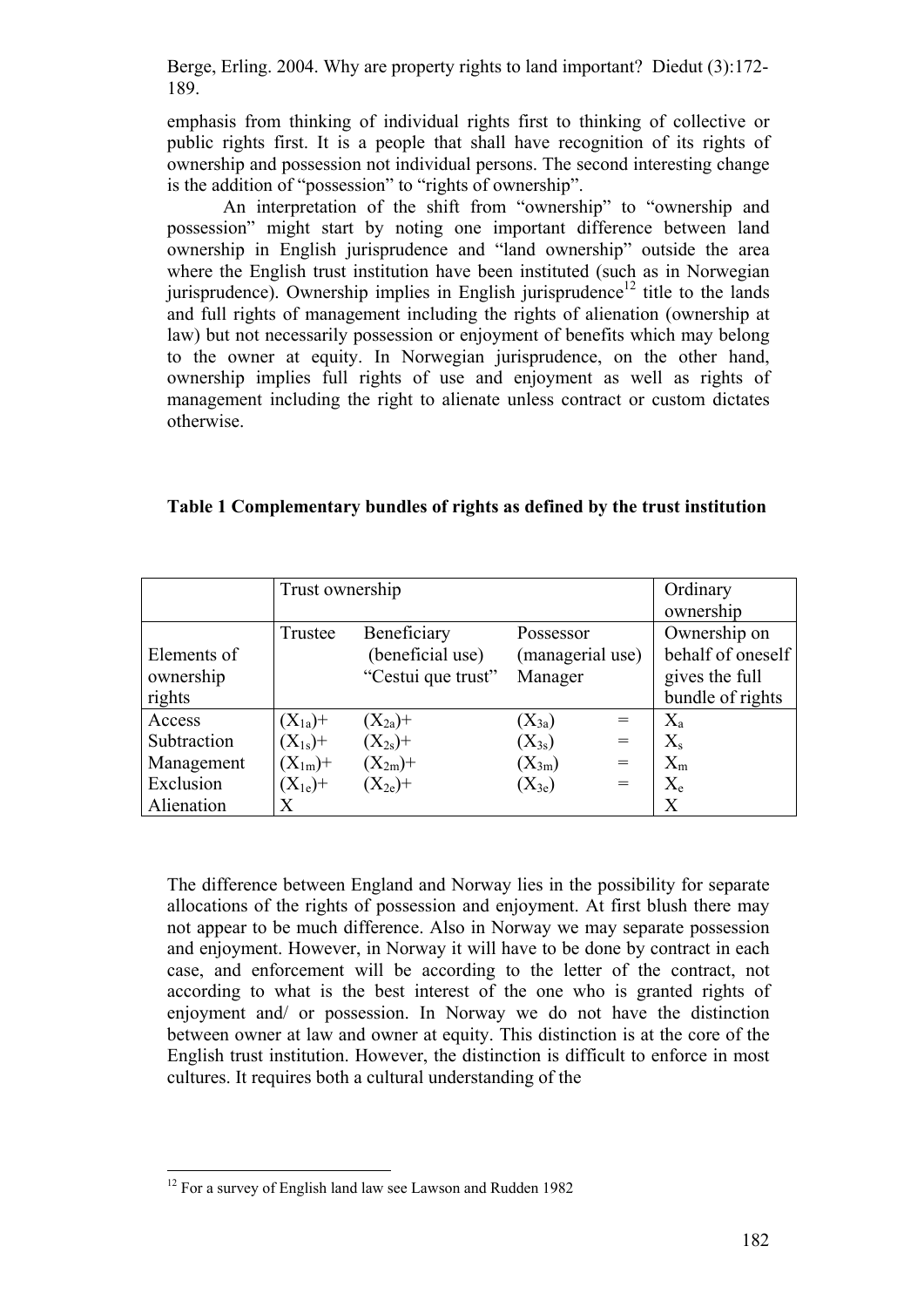distinction and a well developed judicial system able and willing to enforce it. In most countries where ILO convention 169 might be applied the cultural and legal foundation to apply the trust institution would be missing.

If and how much this has affected the original formulation of article 14 in Convention 107 and the reformulation in 169 is not known. However, it might be a reasonable guess that the addition of the clause "possession" in formulation in 169 to larger degree than the formulation in 107 is a self-conscious effort to guard against a possible misuse of the trust institution. It is not known that this was the reasoning behind the change, but it is at least one way of arguing that the change was reasonable and necessary. For the application to Norway the change cannot be seen to make any difference at all. "Ownership of lands" or "ownership and possession of lands" means the same if nothing else is agreed to by the owner.

Thus the argument of the Norwegian state in the debate of the new paragraph of ILO convention 169 was not about the meaning of ownership, it was about the meaning of lands. The Norwegian state wanted to equate property rights to the use of the specific resources the Sámi traditionally had used with property rights to land. This would be analogous to the situation for the farming populations in southern Norway in state commons, and also a fairly straight follow up of the approach used since the enactment of the Reindeer Herding act in 1933. It would fit perfectly with the Norwegian legal and cultural understanding of land ownership where in many cases of collective or group rights the state can be seen as taking a role comparable to that of a trustee. But both the ILO convention and the Sámi parliament have denied that this will be sufficient. Technically one may say that one reason for this is that the legal system of Norway does not give the Sámi the remedy of legal action for breach of trust. And in capitalist society that will leave the Sámi vulnerable to economic powers they have no way of countering. To understand why this may be so, we have to consider how resource ownership is organised in modern capitalist societies.

### **Resource ownership in modern capitalist societies**

In discussing property rights for the purposes of resource management, resources can usefully be divided into 5 types:

- **The Ground** (sometimes called the soil) meaning the abstract bounded area. This category emerged from the work of the land surveyors in the period where the modern state was developed (see e.g. Scott 1998, Kain and Baigent 1992).
- **The Specific material resources** embedded in the ground, attached to the ground, or flowing over the ground (in general there are limits on how far into the ground and how far above the ground the rights reach).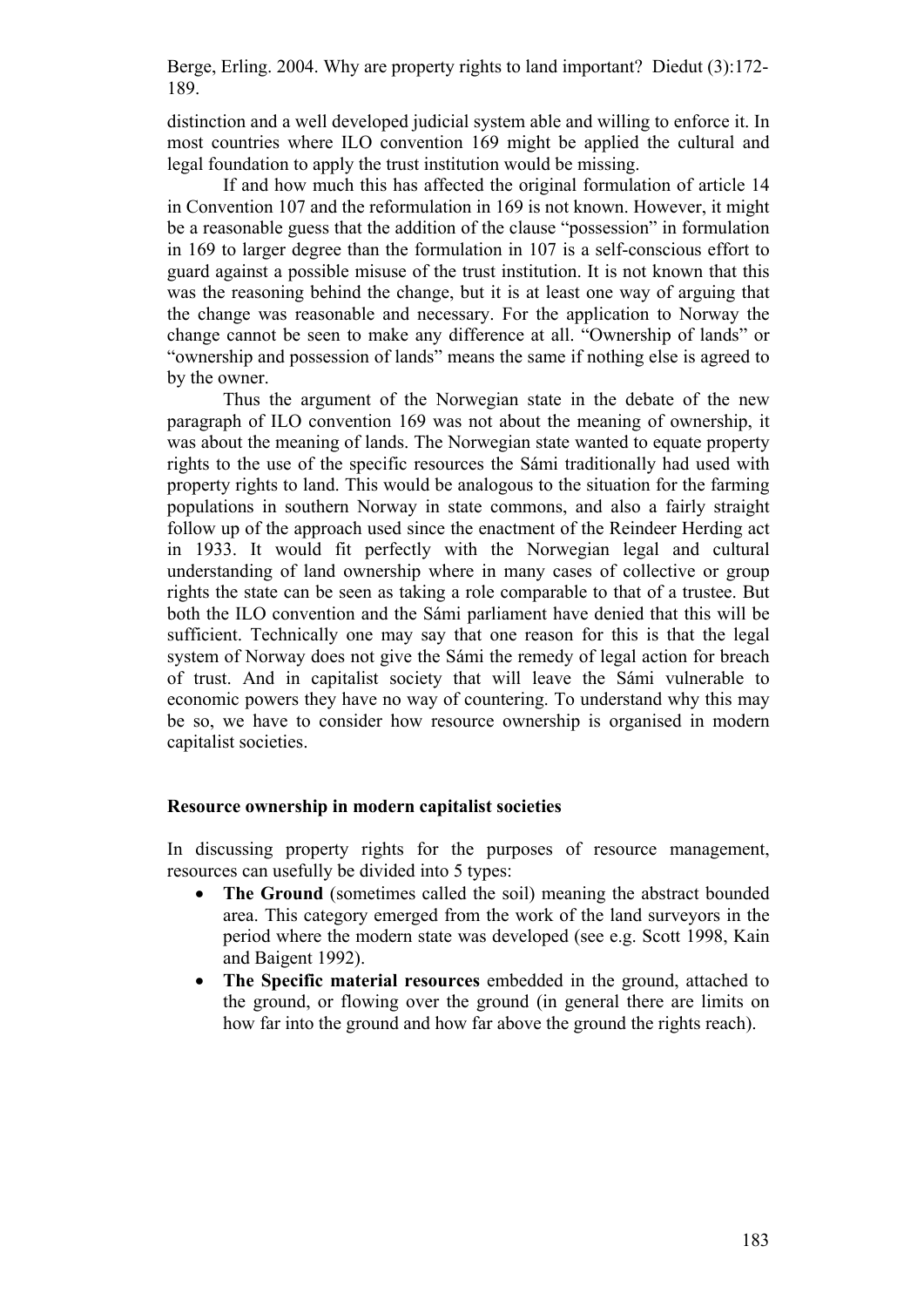These are the resources of practical use and economic value at any particular time in a society.

 **The Remainder,** meaning the future interest in resources not yet discovered or not yet capable of being exploited. This can be said to be the hub of capitalist landholding.

These three types of resources are usually included in discussions of who owns what, and are routinely recognized by legal institutions.

In the dominium plenum position on ownership it is assumed the owner of the ground, the remainder, and the specific material resources, is one and the same legal person. This is seldom if ever the case in the real world. And if one could imagine that this actually was the case in a country one would soon rediscover the multiplicity of interests in different resources on the same ground, and with that the need for management systems able to accommodate and articulate the different interest. This is aptly illustrated in the development of environmental regulations.

Today one might say that in addition to the three resource classes defined above, two additional types of resources will increasingly affect property rights. These are

- **Eco-system services** such as water control, disaster mitigation, local climate control, biodiversity, etc. The viewpoint that these are valuable resources for society can be said to emerge from the work of scientists in our time $^{13}$ .
- **Socio-cultural symbols** vested in a landscape (often attached to amenity and heritage sites). These belong to what traditional cultures value in the land, but have usually been neglected by the property rights systems of modern economies.

Eco-system services are usually managed through government regulations. Socio-cultural symbols are created and sustained by the local culture but now increasingly taken over by national and international bureaucracies.

Of these 5 resources "the remainder" may seem a bit odd to most people. But looked at from a dynamic perspective it may be argued that of the five classes of resources the remainder is the most important because the remainder includes all that which is not yet reality, all that which is yet to be discovered. The person or persons who control the remainder control the future.

For example, the income potential of the waterfalls was not understood until hydro-electric power generation became possible. After the technological breakthrough, the one who owned the remainder in an area where waterfalls were found were entitled to collect the income flow or to decide to preserve the waterfall undisturbed.

 $13$  It is significant to note that according to the 2003 proposal of the government, the new owner of the lands and waters of Finnmark have to grant land for national parks without compensation if the Norwegian parliament decides to create a park on their land.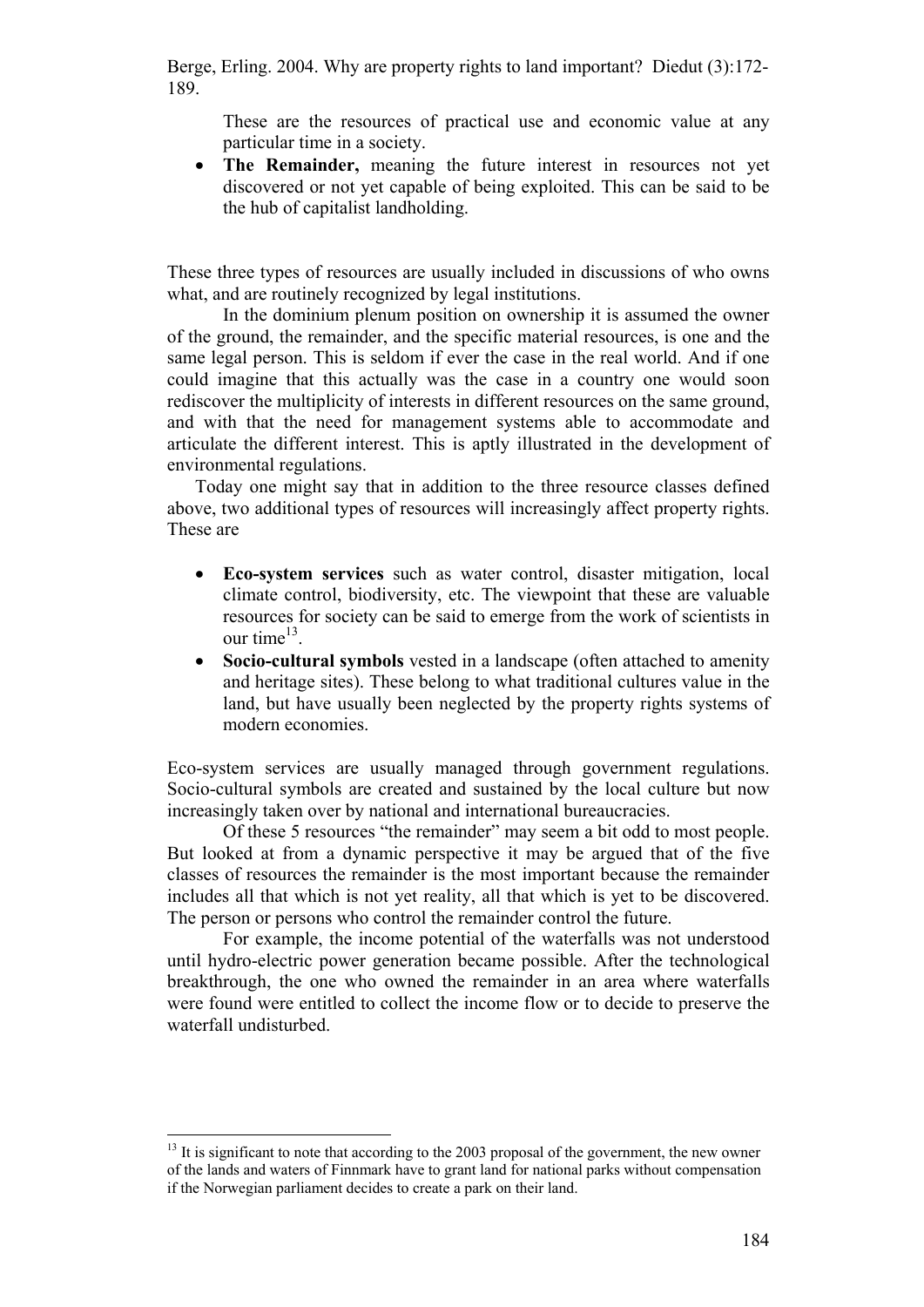One can also say that during the last 40-50 years eco-system services has started to emerge from the remainder. Previously they were unrecognized. Now they are valued and enter into the motivations and management systems of various stakeholders. They become part of the property rights system whether recognized as such or not. In many ways we can see them emerging as a common resource the land owner cannot dispose of freely.

It is the main argument here that the dynamic powers of property rights to the remainder are the main reason why ownership of land and water is important to the Sámi people. The chances of survival and successful modernisation of the Sámi culture are much better if they collectively, as a people, can control the remainder.

If we accept that control of the remainder is important to the future, why cannot the state - or Statskog SF - manage the remainder for the Sámi people as they do for local populations in the state commons of southern Norway?

### **The state as trustee and owner at law**

For the lands in Finnmark one can take as a point of view that the state has been in the position of trustee and owner at law while the Sámi people have been the beneficiary. In the English legal system the Sámi could have taken the State to court for breech of trust if they found that there were reasons to suspect that the state had not taken due consideration of the interests of the Sámi. The court could have found the state in breech of trust, and, having broken their moral and ethical commitments to the beneficiary, the trusteeship could have been ended and transferred to some other body.

In the Norwegian legal system, as in most legal systems, this is impossible. In Norway the trust institution is not fully developed. We do have elements of it. Despite the fact that the state claim ownership over the remainder it seems reasonable to say that in such constructions as state commons in southern Norway the state is in a position similar to that of trustee. However, the force that keeps the state straight is not the legal system. It is political power. Only continuous political pressure from local communities and close links between the state bureaucracy and rural society during the  $19<sup>th</sup>$  and early  $20<sup>th</sup>$ century can explain the particular reforms of the legislation of commons in 1857,  $1863<sup>14</sup>$ , and later, as well as the work of the Mountain commission from 1909 to  $1953^{15}$ .

Since the Sámi people lack political clout in the Norwegian parliament as well as the political good will and understanding of the ordinary Norwegian population, the relations between the state and the Sámi are usually left to the bureaucrats. The social dynamic of bureaucracies left to their own internal processes is an interesting topic, but not on the agenda here.

<sup>&</sup>lt;sup>14</sup> Act of 12 October 1857 on forest commons, Act of 22 June 1863 on forestry

<sup>&</sup>lt;sup>15</sup> Act of 9 April 1954 rescinded Act of 8 August 1908 creating the commission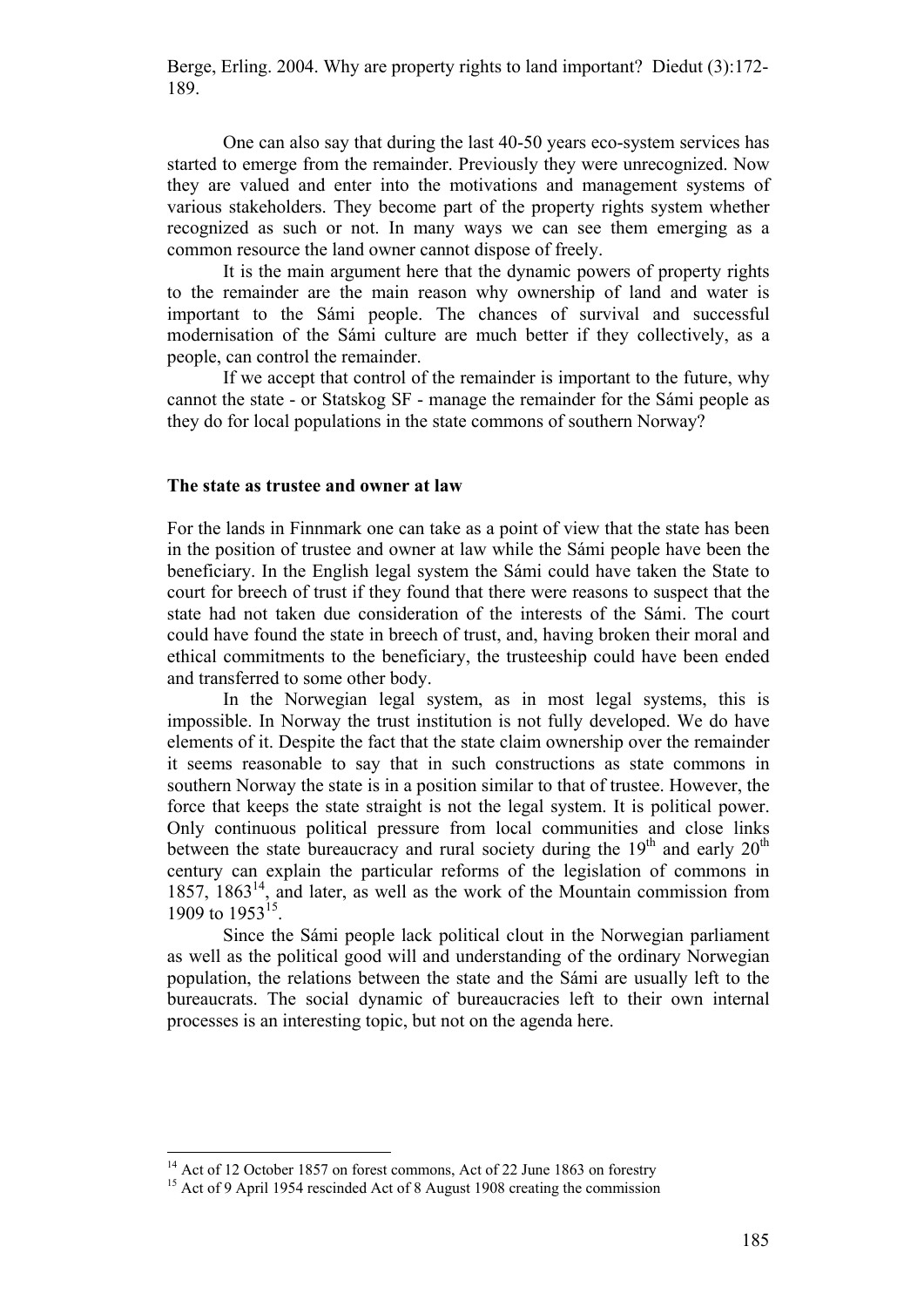It must be sufficient to observe that even in following the most well meaning intentions to help and do good, bureaucrats are hard put to listen to some types of clients, and in some types of situations they have great problems taking seriously their wishes. Bureaucrats are professionals, and professionals know best. That is inherent in a professional worldview. Sometimes the professional opinion coincides with their client's interests, often, it seems, they do not. In the long run the relations between such bureaucracies and their clients tend to deteriorate. It seems to have happened between the Sámi and at least some sections of the state bureaucracy, particularly in relation to land management.

The Sámi as beneficiaries of the land trust the state can be seen as having taken upon itself, seems to feel that their trust has been broken. However, in the Norwegian legal system they have no ordinary remedies. Neither do they have political power to instruct the state bureaucracy. Their one course of action came with the globalisation process and the integration of the Norwegian state into the global development of moral and ethical standards for modern states, in this case, particular the ILO convention 169. In the process which this convention has generated, basic questions for the Sámi people ought to be: "Can the Norwegian state be trusted to fulfil its fiduciary duties towards the Sámi?" or "Can we trust the state to hold the land in a way benefiting the Sámi people in the long run?"

In the foreseeable future there is no reason to think that the state will not act in the best interest of the Sámi (as judged by the bureaucrats). And there is no reason to doubt that the bureaucrats that fashioned the current proposal for new rights to land and water in Finnmark believe the new rules will serve the Sámi well and balance the rights of the Sámi and the rights of the non-Sámi in a reasonable way. In the short run there will be no significant difference between the new and the current situation. But in the history of a people trusting in the good will of the state for the foreseeable future is a rather short term perspective.

So what is the alternative? If the state in the long run cannot be trusted to act as trustee in the best interest of the Sámi the only alternative is the private property (meaning that the owner rights are not controlled by the central or local state). Some private body will have to be owner and manager of the lands of the Sámi.

In the choice between trusting the state and trusting the property rights institution it should be kept in mind that property rights change more slowly than the character of a state. By transferring the property rights from a politically sensitive state bureaucracy and over to the private property rights system, the Sámi will in principle get exactly the same power over and protection of their property rights as any other Norwegian group of people. The court system protecting property rights in southern Norway will also be bound to protect the property rights of the Sámi. This they both can and will do as long as these property rights are seen to conform to property rights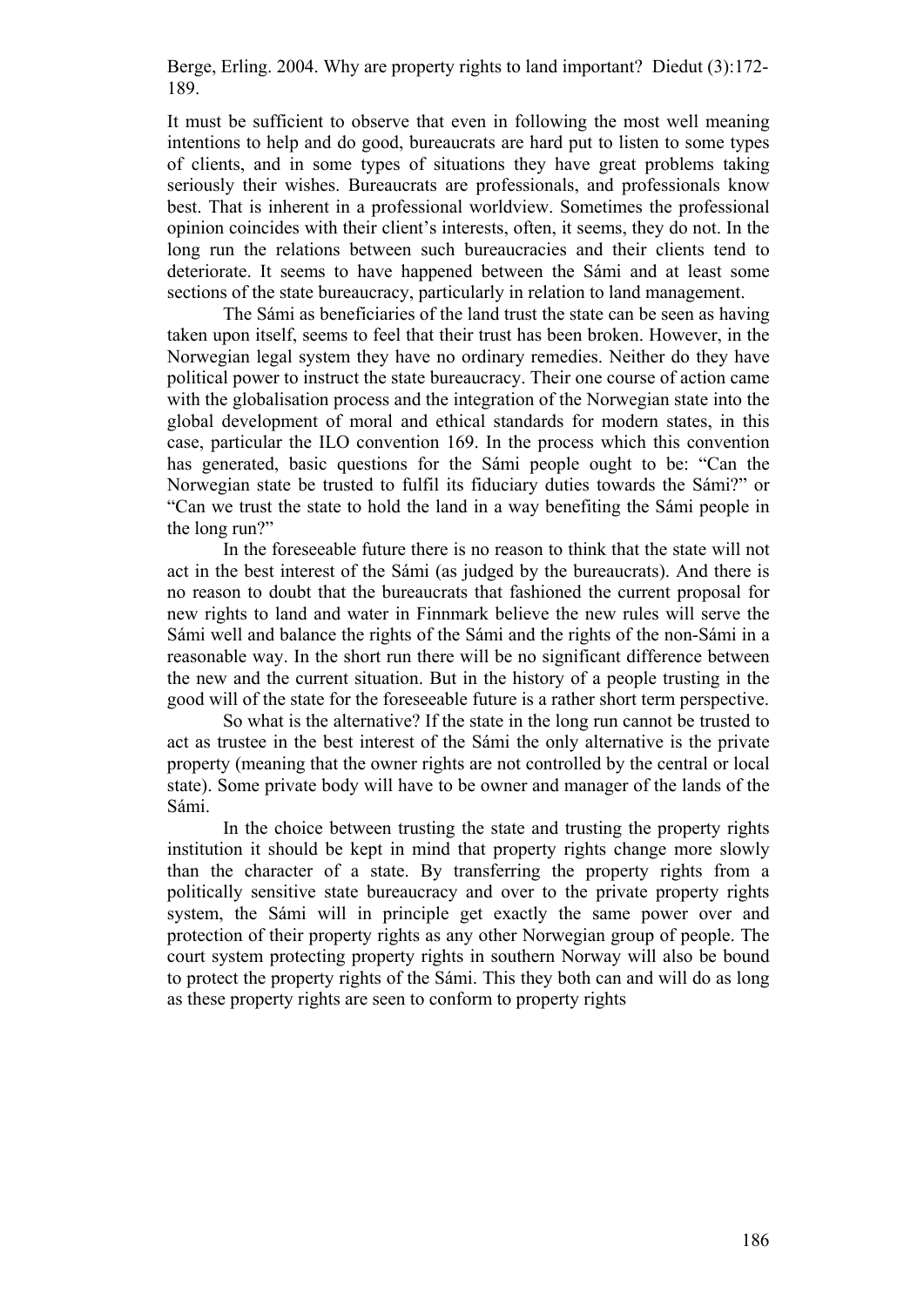elsewhere in Norway. In other words, the property rights of the Sámi people must be seen to conform to established ways of thinking about property rights in Norway. Only if they do that, will property rights to land and water be an improvement over the current situation.

If the property rights of the Sámi become too different, too special, or are seen to rely on ideas and values alien to the ideas and values supporting the property rights in the rest of Norway, our legal system will not work reliably in protecting their property rights.

For example, it may be conjectured that individual property rights, or property rights which discriminate local inhabitants, based on ethnic origin, will be anathema and in the long run introduce difficulties in the practice of Sámi property rights which is bound to lead to political repercussions.

# **Conclusion**

To follow up effectively on the potential for change in the current international and national political climate it is necessary to understand both how the Norwegian people think about property rights in general, and what kind of legal constructions that will be possible within the Norwegian system. Thus, from the line of argument presented here, it would seem more constructive for the Sámi parliament to emphasis that it is ownership of ground and remainder they are looking for, and that ownership of ground and remainder do not have to affect possession of, access to, or uses of specified resources at specified locations whether these rights are based on contract or custom.

The 2003 proposal of the Norwegian government can be read in many ways. My reading is that it confirms the assumed power of the Norwegian bureaucracy. It conforms closely to the Norwegian way of thinking about property rights to land and water. But it does not fulfil the Norwegian commitment to ILO convention 169. This shows most clearly in the ability of the Ministry to make final decisions in cases where the governing board of the owner is split 3-3, and also in the right to designate National Parks and expropriate land without compensation.

I believe both the Norwegian government and the Sámi parliament needs to rethink their positions and discuss what kinds of rules will serve their long term goals best. Hopefully there still is a long discussion to come, and some problems are yet to be faced. For example: the processes determining the exact boundaries of the lands the Sámi traditionally have used, particularly outside of Finnmark. By all counts this process will be long and contentious. Understanding the distinction between ground, remainder and specific resources will help. One should also think hard about how to avoid the most obvious traps in the process, such as fights about redistribution of land ownership among smaller groups of Sámi.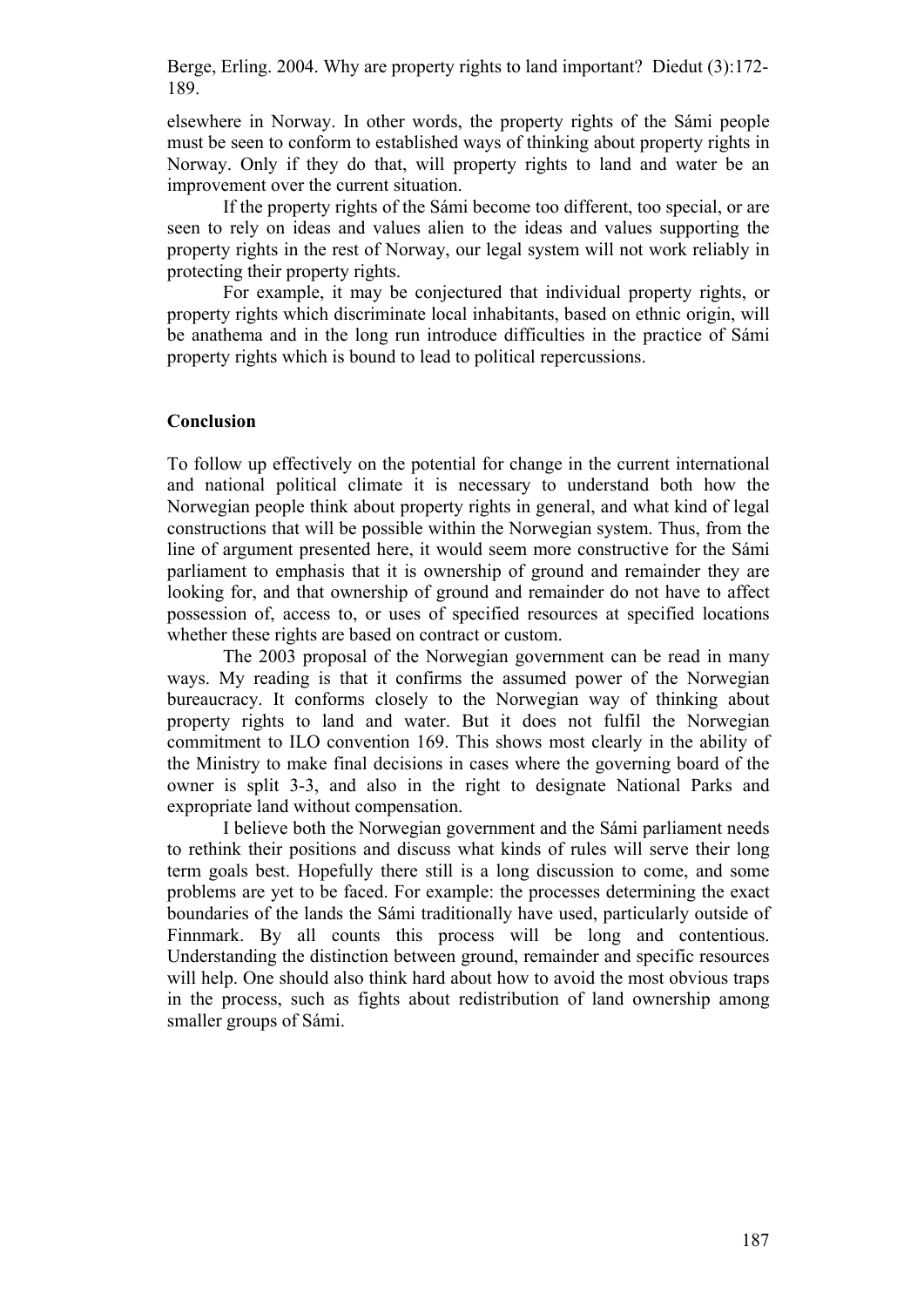There can be no doubt that property rights to land and water will be important to Sámi society. But the consequences will be long range. They will be based on legal technicalities and not easy to anticipate. New dilemmas will appear. That is about the only sure thing.

### **References**

- Berge, Erling (1998) page 8 in Berge E, Stenseth NC (eds) **Law and the Governance of Renewable Resources.** ICS Press, Oakland
- Black HC (1990) **Black's Law Dictionary. 6th Edition.** West Publishing, St. Paul,
- De Soto H (2000) **The Mystery of Capital. Why Capitalism Triumphs in the West and Fails Everywhere Else.** Basic Books, New York
- Douglas M (1986) **How Institutions Think.** Routledge & Kegan Paul, London